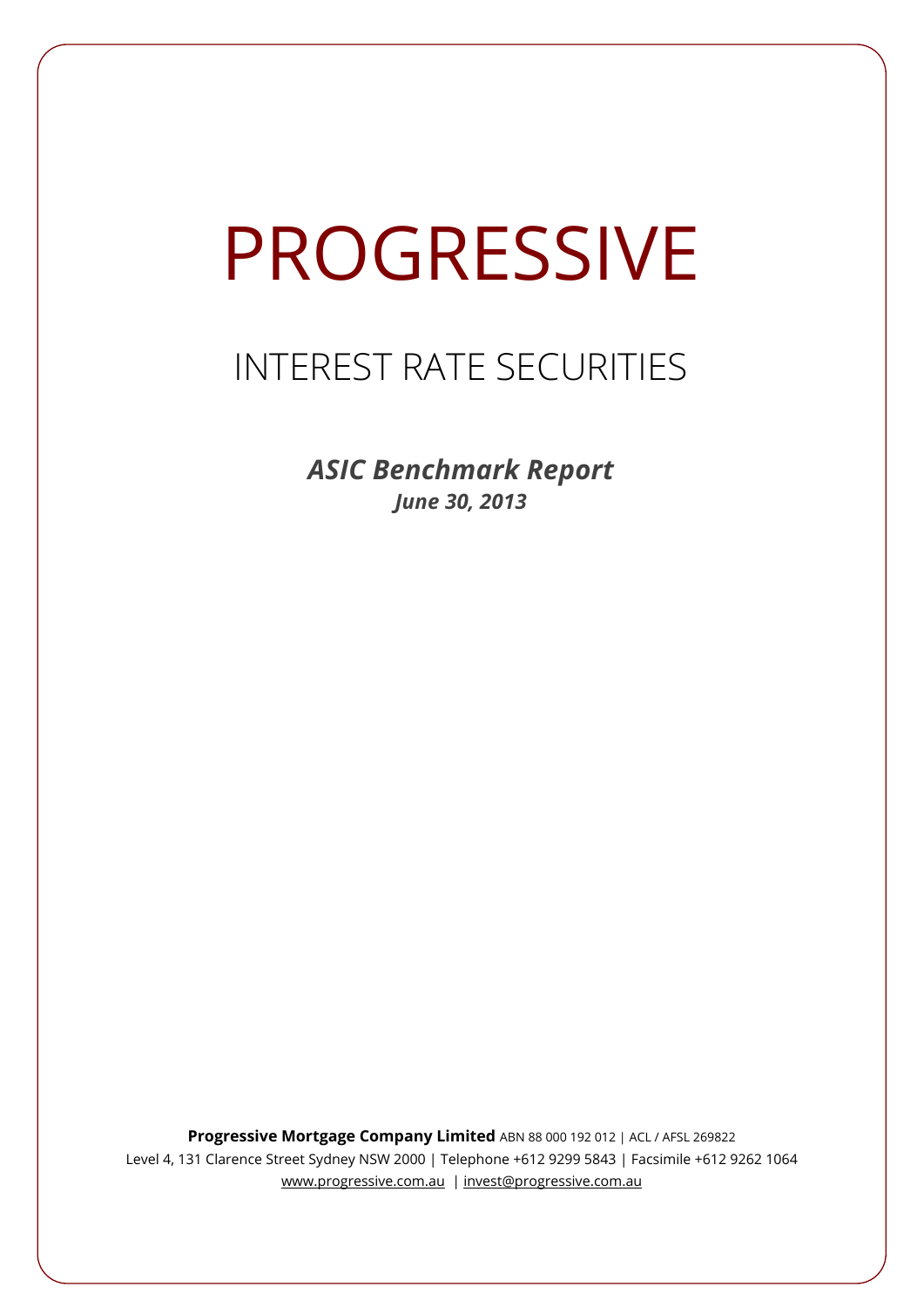## **1.1 ASIC BENCHMARKS**

| <b>Benchmark</b>                         | <b>Issuer meets</b><br>benchmark? | Refer to<br>item: |
|------------------------------------------|-----------------------------------|-------------------|
| Benchmark 1 - Equity Ratio               | Yes                               | 1.3               |
| Benchmark 2 - Liquidity                  | Yes                               | 1.4               |
| Benchmark 3 - Rollovers                  | Yes                               | 1.2               |
| Benchmark 4 - Debt Maturity              | Yes                               | 1.5               |
| Benchmark 5 - Loan Portfolio             | Yes                               | 1.6               |
| Benchmark 6 - Related Party Transactions | Yes                               | 1.7               |
| Benchmark 7 - Valuations                 | Yes                               | 1.8               |
| Benchmark 8 - Lending Principles         | Yes                               | 1.9               |

Table 1 lists the ASIC Regulatory Guide 69 benchmarks applicable to unlisted note issues and whether they are met for this reporting period and where they are referred to in this report.

### **1.2 ASIC BENCHMARK 3 - ROLLOVERS: RENEWAL ON MATURITY**

Progressive meets the ASIC Rollovers benchmark by making the following disclosures. On or about the maturity of a fixed term investment, a written notice is sent to the Investor:

- Inviting the investor's instructions for reinvestment;
- Advising the current interest rates applying to our investment options; and
- Informing availability of the current Prospectus and any other relevant disclosure including continuous disclosure information.

If no instructions are received we assume the investor wishes to reinvest under the same terms at the then current rate.

If an investment is not renewed, interest will cease at the expiration of the term and the money will be repaid to the investor in the prescribed manner within one working day of such advice.

## **1.3 ASIC BENCHMARK 1 - EQUITY RATIO**

Progressive meets the ASIC Equity Ratio benchmark whereby a minimum 8% *equity ratio* (total equity/(total equity + total liabilities)) is maintained to ensure prudent capitalisation of its mortgage financing business.

At June 30, 2013 Progressive's *equity ratio* was 13.40% and 11.97% of its lending was related to property development.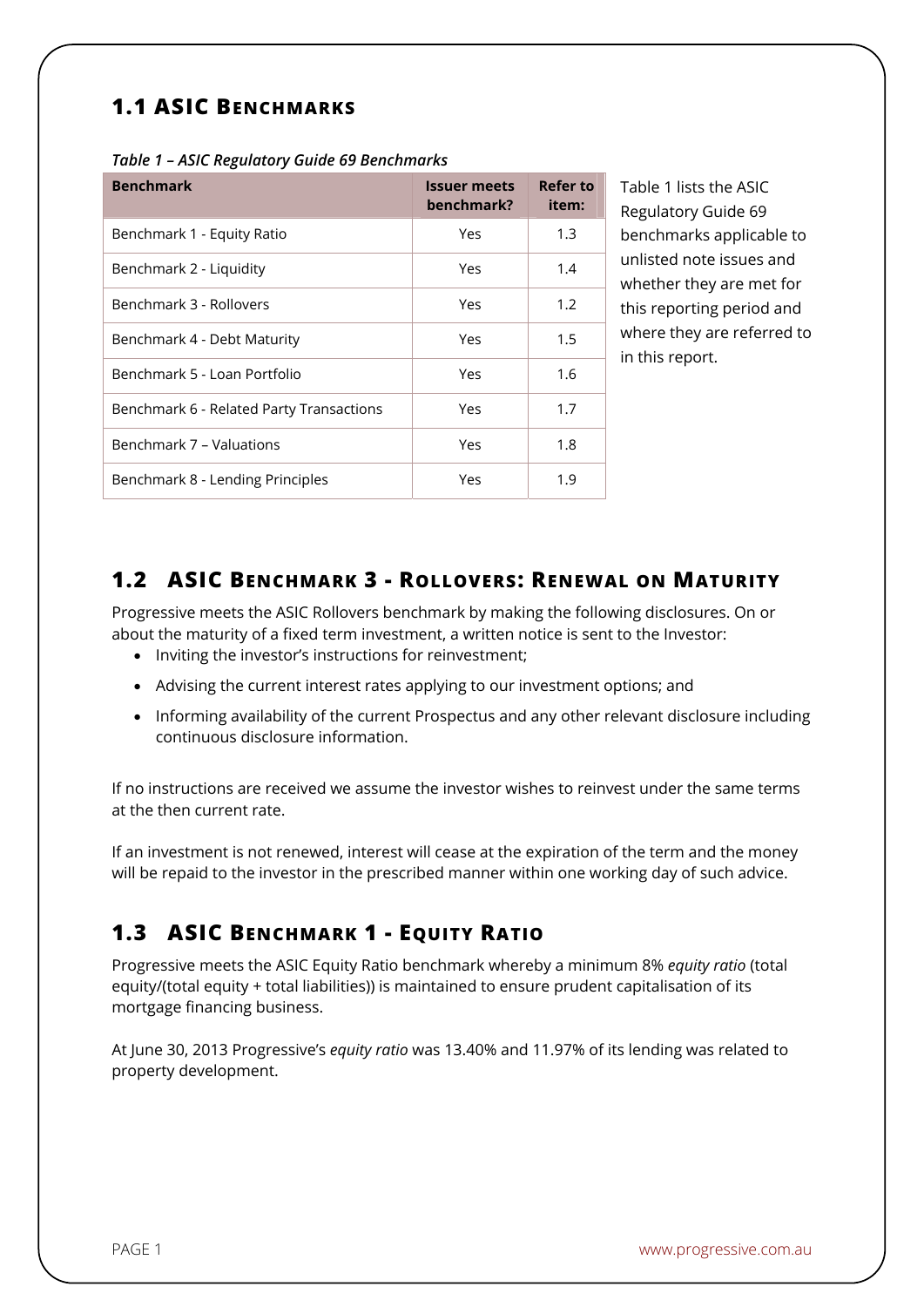## **1.4 ASIC BENCHMARK 2 - LIQUIDITY**

Progressive meets the ASIC Liquidity benchmark which requires that it has 3-month forward cash flow estimates and that it maintain at all times a cash balance at least equal to its estimated cash requirement for the next 3 months.

At June 30, 2013 Progressive's:

- Cash balance requirement assuming a rollover rate of 90% of fixed term investments and retention of 91% of no fixed term investments, and no new investments, was \$316,543.
- Estimated cash requirement for the previous quarter using the same assumptions was \$375,924 and actual cash outflow for the previous quarter was \$1,891,520.
- Actual average quarterly rollover and retention rates for the preceding 12 months were 93.65% and 93.24%, and for the preceding quarter were 98.3% and 89.60%.
- Cash balance requirement would have been \$5,011,349 if the rollover and retention rates were 20% less than the actual rates experienced for the prior 3 months.
- Actual available cash balance was \$53,138,896 including \$43,388,052 cash and term deposits held directly, the balance available from the parent company, and representing 113% of total investor liabilities.

Progressive ensures that assets maturing within 1 year are always at least equal to liabilities maturing within 1 year (see Table 2). This balancing of maturities is aided by a policy that all mortgage loans other than loans regulated under the *National Consumer Credit Protection Act 2009* ('Credit Code' loans) are subject to recall after 3 years.

## **1.5 ASIC BENCHMARK 4 - DEBT MATURITY**

To meet the ASIC Debt Maturity disclosure benchmark, a maturity profile of amounts owing to Investors and other interest-bearing liabilities, and applicable average interest rates, appears below in Table 2. Included in liabilities payable within 3 months are variable rate no-fixed-term investments for which the investment terms and conditions provide for an orderly repayment in sequence out of funds available, and amounts owing to related parties.

| <b>Matures:</b>  | <b>Cash and Term</b><br><b>Deposits</b><br>\$ | <b>Loans Subject</b><br>to Recall and/or<br><b>Expiring</b><br>\$ | <b>Interest-Bearing</b><br><b>Liabilities</b><br>\$ |
|------------------|-----------------------------------------------|-------------------------------------------------------------------|-----------------------------------------------------|
| Within 3 Months  | 22,454,870                                    | 18,670,169                                                        | 33,727,828                                          |
| $3 - 12$ Months  | 20,933,182                                    | 3,695,279                                                         | 14,948,990                                          |
| $1 - 3$ Years    | ٠                                             | 326,332                                                           | 8,559,951                                           |
| Totals           | 43,388,052                                    | 22,691,780                                                        | 57,236,769                                          |
| Av Interest Rate | 4.41%                                         | 6.65%                                                             | 4.52%                                               |

|  | Table 2 - Maturities at June 30, 2013 |  |  |
|--|---------------------------------------|--|--|
|  |                                       |  |  |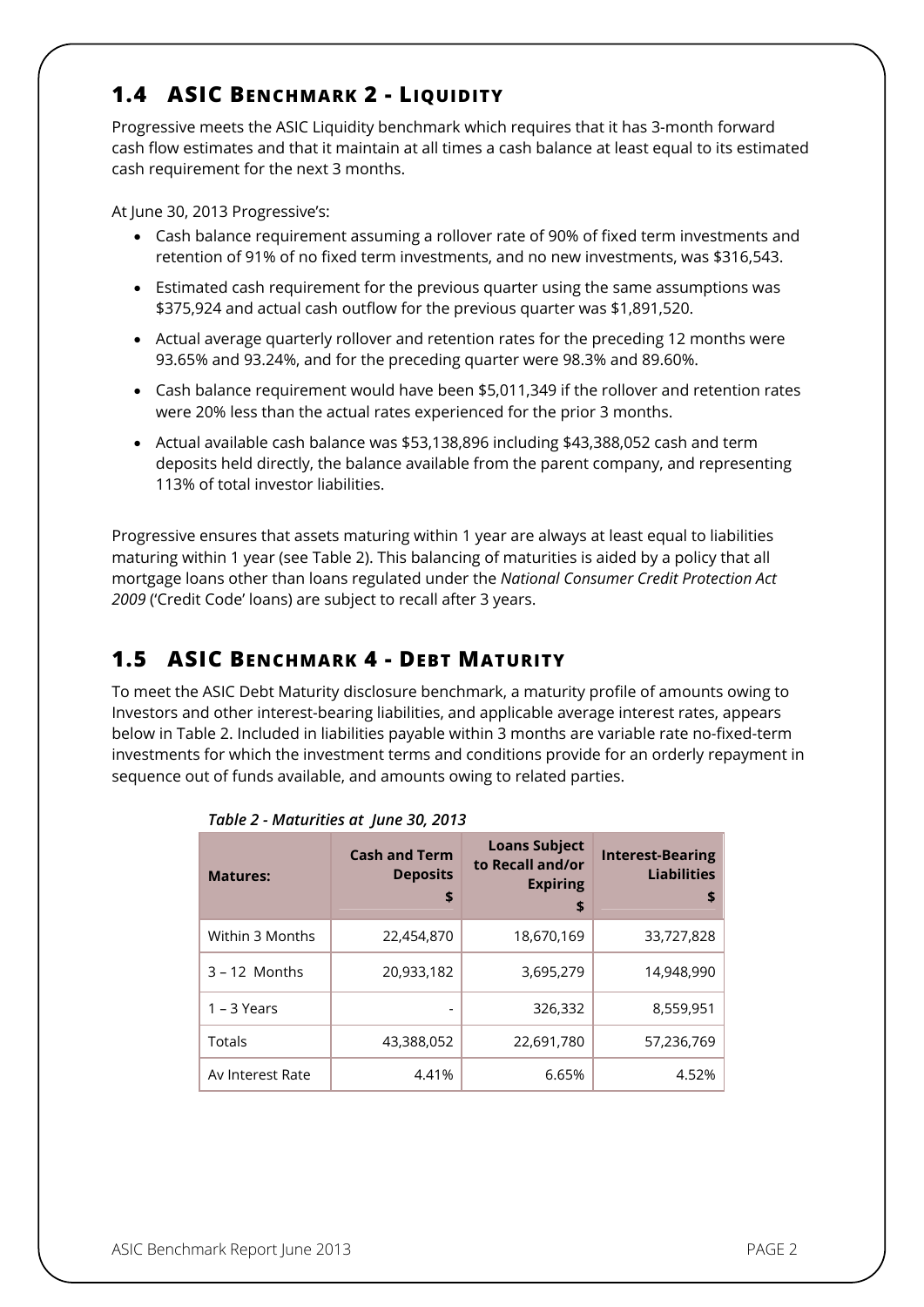## **1.6 ASIC BENCHMARK 5 - LOAN PORTFOLIO**

To meet the ASIC Loan Portfolio disclosure benchmark, details of Progressive's current loan portfolio and related policies are set out in Tables 2, 3.1, 3.2, 3.3 and 3.4, and the policies applied by Progressive in the origination and management of mortgage assets are as follows:

- All loans are secured by registered mortgage over real estate which is assessed to be readily saleable or income earning.
- Loans are made within New South Wales and the Australian Capital Territory and predominantly within the greater Sydney Metropolitan area.
- Securities are valued by independent experienced valuers.
- Loans can be made to natural persons, companies or a trust provided they are not associates of Progressive.
- All mortgage loans other than Credit Code loans are subject to full repayment on written notice no later than three years from execution.
- Not more than 10% of total loan funds can be advanced to any one borrower.
- Experienced officers of Progressive appraise all loan proposals. No loan is made without:
	- the written consent of the loans manager and a director of the Company;
	- satisfactory evidence of value;
	- a solicitor's certificate that the title is in order;
	- a registrable mortgage; and
	- with the exception of unimproved land, satisfactory proof that the property to be mortgaged has been insured.
- Loans that require loan insurance are not made.
- Loans are closely monitored for performance. Daily exceptions reports are generated to identify any accounts requiring maintenance such as insurance renewal, a review of interest rates or follow up on late payment.
- Loans in default or arrears are considered on an individual basis. Reasonable proposals for the borrower to normalise the account are allowed and scope for restructuring the loan is investigated. When the loan is clearly no longer viable it will be called in and any actions thereafter necessary for recovery taken.

| <b>Security</b>          | Number<br>Loans | <b>Outstanding</b><br>$\mathbf{\omega}$<br>Valu<br>Loans | Weight | Security<br>Valuation | Loan/<br>Ratio<br>Actual<br>Value | $\mathbf{u}$<br>ε<br>$\bar{\mathbf{s}}$<br>Maximu<br>Ratio<br>Loan |
|--------------------------|-----------------|----------------------------------------------------------|--------|-----------------------|-----------------------------------|--------------------------------------------------------------------|
| Owner-Occupied Homes     | 57              | 11,748,281                                               | 51.8%  | 43,244,826            | 27.2%                             | 80%                                                                |
| <b>Rental Property</b>   | 26              | 8,238,630                                                | 36.3%  | 22,945,258            | 35.9%                             | 80%                                                                |
| Construction/Development | 2               | 2,704,869                                                | 11.9%  | 6,840,000             | 39.5%                             | 70%                                                                |
| Totals                   | 85              | 22,691,780                                               | 100%   | 73,030,084            | 31.1%                             | 80%                                                                |
| Averages                 |                 | 266,962                                                  |        | 859,177               | 31.1%                             |                                                                    |

#### *Table 3.1 – Loans at June 30, 2013 - Valuations and Securities*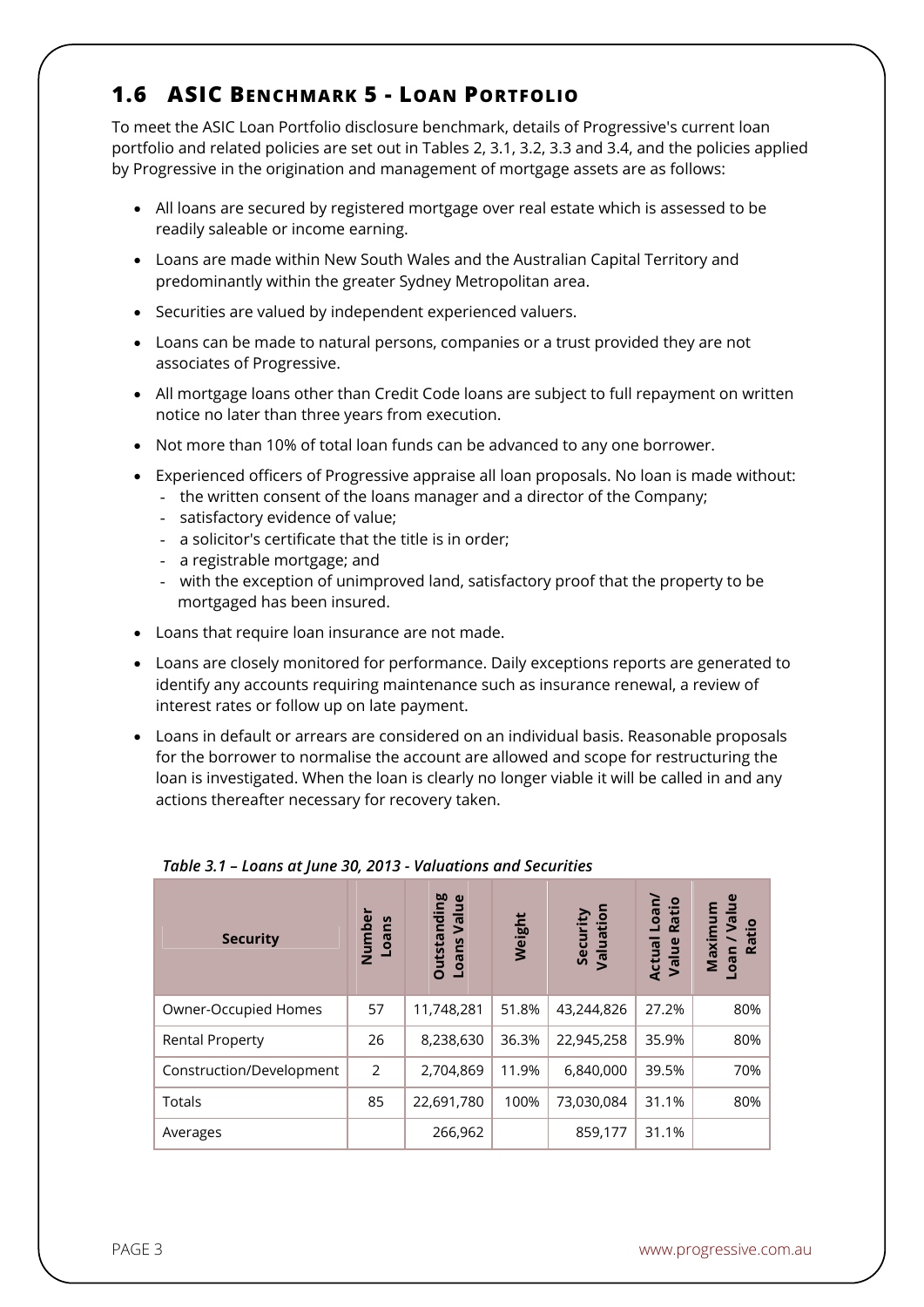#### *Table 3.2 – Loans at June 30, 2013 - Loan Distribution – Sydney Regions*

| <b>Region</b> | West<br>Inner | Southern | East<br>and<br>City | £<br>$\frac{5}{2}$<br>ၑ<br>$\overline{O}$<br>Upper<br>운 | utside<br>Sydney<br>Ō | Canterbur<br>nksto<br>Ba | μ<br>$\overline{2}$<br>$\mathbf{\omega}$<br><b>1</b><br>Sho<br>Lowel | West | West<br>North | ern<br><b>Beaches</b><br>Nortl | West<br>South | <b>Total</b> |
|---------------|---------------|----------|---------------------|---------------------------------------------------------|-----------------------|--------------------------|----------------------------------------------------------------------|------|---------------|--------------------------------|---------------|--------------|
| <b>Number</b> | 11            | 14       | 13                  | 11                                                      | 6                     | 8                        | 6                                                                    | 6    | 3             |                                | 5             | 85           |
| Weight        | 15 %          | 28 %     | 18%                 | 6 %                                                     | 9 %                   | 5 %                      | 5 %                                                                  | 6 %  | 4 %           | 2 %                            | 2 %           | 100%         |

#### *Table 3.3 - Loans at June 30, 2013 – Loan Purpose and Other Portfolio Details*

| <b>Type of Loan or Security</b>                                            | Number   | <b>Outstanding</b><br>Loans value<br><b>Total</b> | Weight      | Valuation<br>Security | Loan/Value<br>Ratio |
|----------------------------------------------------------------------------|----------|---------------------------------------------------|-------------|-----------------------|---------------------|
| <b>Business Purpose Loans</b>                                              | 37       | 15,864,480                                        | 69.9%       | 43,482,094            | 36.5%               |
| Investment Purpose Loans                                                   | 12       | 2,197,334                                         | 9.7%        | 8,090,459             | 27.2%               |
| Personal Purpose Loans                                                     | 36       | 4,629,966                                         | 20.4%       | 20,057,531            | 23.1%               |
| Loans secured or part secured by second mortgages                          | 2        | 549,119*                                          | 2.4%        | 1,854,584#            | 29.6%               |
| Loans more than 30 Days In Arrears                                         | $\Omega$ | $\Omega$                                          | $\mathbf 0$ | $\Omega$              | N/A                 |
| Loans Impaired and Renegotiated Loans                                      | $\Omega$ | $\Omega$                                          | 0           | 0                     | N/A                 |
| Loans Subject to Legal Proceedings                                         | $\Omega$ | $\Omega$                                          | $\Omega$    | $\Omega$              | N/A                 |
| Loans to 10 largest borrowers                                              | 10       | 10,655,910                                        | 47.0%       | 23,273,182            | 45.8%               |
| Properties of 5% or more of total property assets                          | $\Omega$ | N/A                                               | N/A         | N/A                   | N/A                 |
| Loans to related parties (Progressive does not lend to<br>related parties) | $\Omega$ | N/A                                               | N/A         | N/A                   | N/A                 |

\* Loan amount not covered 1.5 times by first registered mortgage; # security values after deducting first mortgage loan amount

## **1.7 ASIC BENCHMARK 6 - RELATED PARTY TRANSACTIONS**

Progressive meets this benchmark. Progressive does not lend to related parties.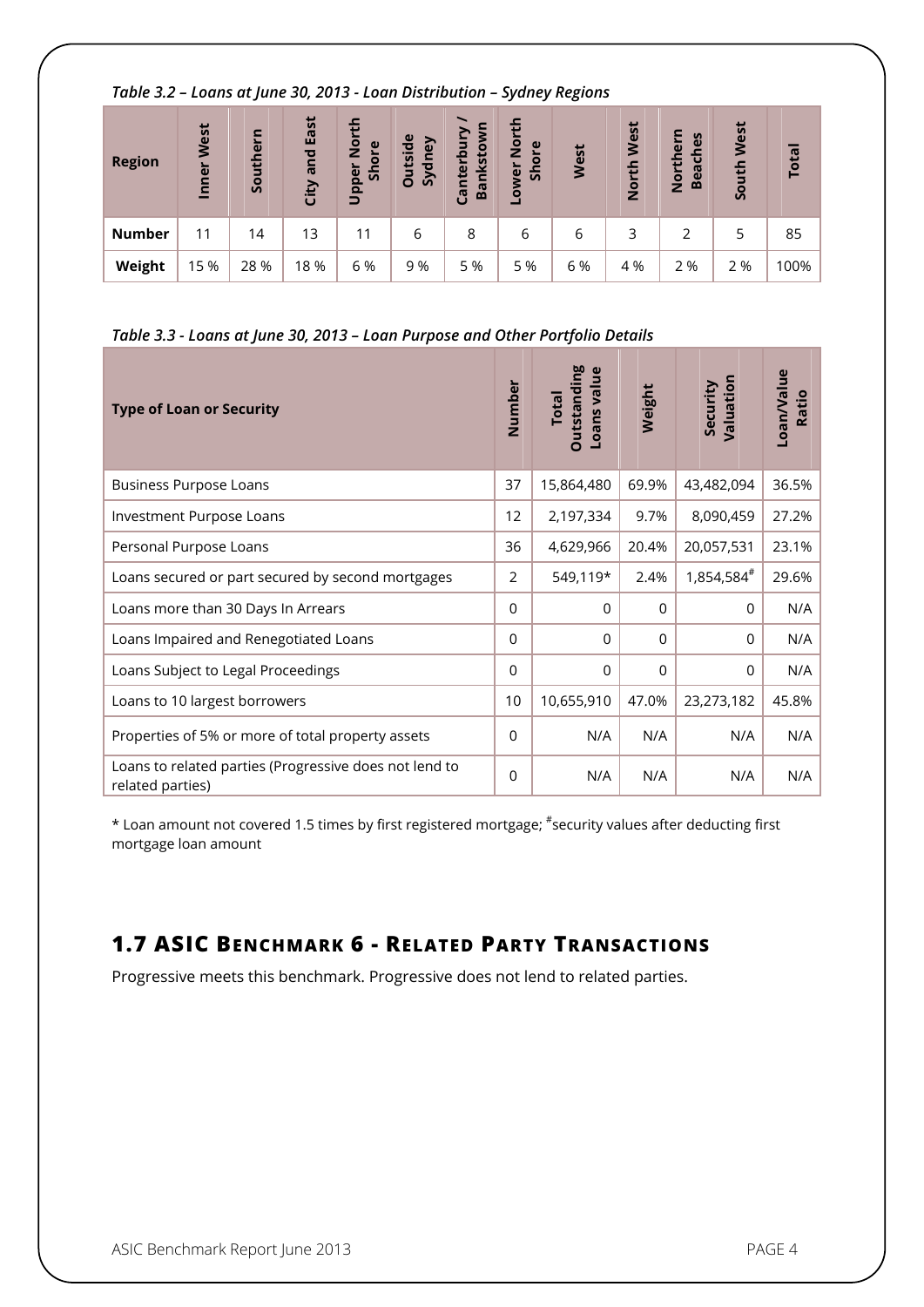|                           | Loan <sub>1</sub>                                                                                                                                                                                                                                                                                              |                                                                         |  |  |  |  |
|---------------------------|----------------------------------------------------------------------------------------------------------------------------------------------------------------------------------------------------------------------------------------------------------------------------------------------------------------|-------------------------------------------------------------------------|--|--|--|--|
| Loan Value                |                                                                                                                                                                                                                                                                                                                | 1,542,024                                                               |  |  |  |  |
| Type of Loan              | <b>Business Purpose</b>                                                                                                                                                                                                                                                                                        |                                                                         |  |  |  |  |
| Securities                | 1) Owner-Occupied Home                                                                                                                                                                                                                                                                                         | 2,400,000                                                               |  |  |  |  |
| <b>Security Valuation</b> | Total:                                                                                                                                                                                                                                                                                                         | 2,400,000                                                               |  |  |  |  |
| Loan / Value Ratio        |                                                                                                                                                                                                                                                                                                                | 64.3%                                                                   |  |  |  |  |
| Weight                    |                                                                                                                                                                                                                                                                                                                | 6.75%                                                                   |  |  |  |  |
| <b>Security Details</b>   |                                                                                                                                                                                                                                                                                                                | 1) Fine executive house with deep water frontage in Southern Sydney.    |  |  |  |  |
| <b>Valuation Details</b>  | market conditions                                                                                                                                                                                                                                                                                              | 1) Independent valuation dated October 2005 based on sales evidence and |  |  |  |  |
|                           | Loan <sub>2</sub>                                                                                                                                                                                                                                                                                              |                                                                         |  |  |  |  |
| Loan Value                |                                                                                                                                                                                                                                                                                                                | 2,302,861                                                               |  |  |  |  |
| Type of Loan              | <b>Property Development</b>                                                                                                                                                                                                                                                                                    |                                                                         |  |  |  |  |
| Securities                | 1) Owner-Occupied Home                                                                                                                                                                                                                                                                                         | 700,000                                                                 |  |  |  |  |
|                           | 2) Land and Improvements                                                                                                                                                                                                                                                                                       | 4,000,000                                                               |  |  |  |  |
|                           | 3) Rental Property                                                                                                                                                                                                                                                                                             | 740,000                                                                 |  |  |  |  |
| <b>Security Valuation</b> | Total:                                                                                                                                                                                                                                                                                                         | 5,440,000                                                               |  |  |  |  |
| Loan / Value Ratio        |                                                                                                                                                                                                                                                                                                                | 42.3%                                                                   |  |  |  |  |
| Weight                    |                                                                                                                                                                                                                                                                                                                | 10.15%                                                                  |  |  |  |  |
| <b>Security Details</b>   | 1) Two storey 4 bedroom 3 bathroom home with double garage and<br>swimming pool in Canterbury/Bankstown area<br>2) Seven 2-storey townhouses with basement parking and storage near to<br>completion (completed July 2013)<br>3) Two story three bedroom terrace with basement parking in Sydney Inner<br>West |                                                                         |  |  |  |  |
| <b>Valuation Details</b>  | 1) Independent valuation May 2005<br>2) Independent valuation 'as-if complete' June 2013 less costs to complete<br>3) Independent valuation May 2013                                                                                                                                                           |                                                                         |  |  |  |  |
| Loan <sub>3</sub>         |                                                                                                                                                                                                                                                                                                                |                                                                         |  |  |  |  |
| Loan Value                |                                                                                                                                                                                                                                                                                                                | 1,141,342                                                               |  |  |  |  |
| Type of Loan              | <b>Business Purpose</b>                                                                                                                                                                                                                                                                                        |                                                                         |  |  |  |  |
| Securities                | 1) Owner-Occupied Home                                                                                                                                                                                                                                                                                         | 1,650,000                                                               |  |  |  |  |
| Security Valuation        | Total:                                                                                                                                                                                                                                                                                                         | 1,650,000                                                               |  |  |  |  |
| Loan / Value Ratio        |                                                                                                                                                                                                                                                                                                                | 69.2%                                                                   |  |  |  |  |
| Weight                    |                                                                                                                                                                                                                                                                                                                | 5.03%                                                                   |  |  |  |  |
| <b>Security Details</b>   | 1) Two-storey 5-bedroom 3-bathroom Victorian home with period features,<br>district views and double parking in Sydney Inner West                                                                                                                                                                              |                                                                         |  |  |  |  |

Valuation Details 1) Independent valuation dated April 2013 based on sales evidence and

market conditions

#### *Table 3.4 - Loans at June 30, 2013 – Loans of 5% or More of Total Loan Book Value (Weight)*